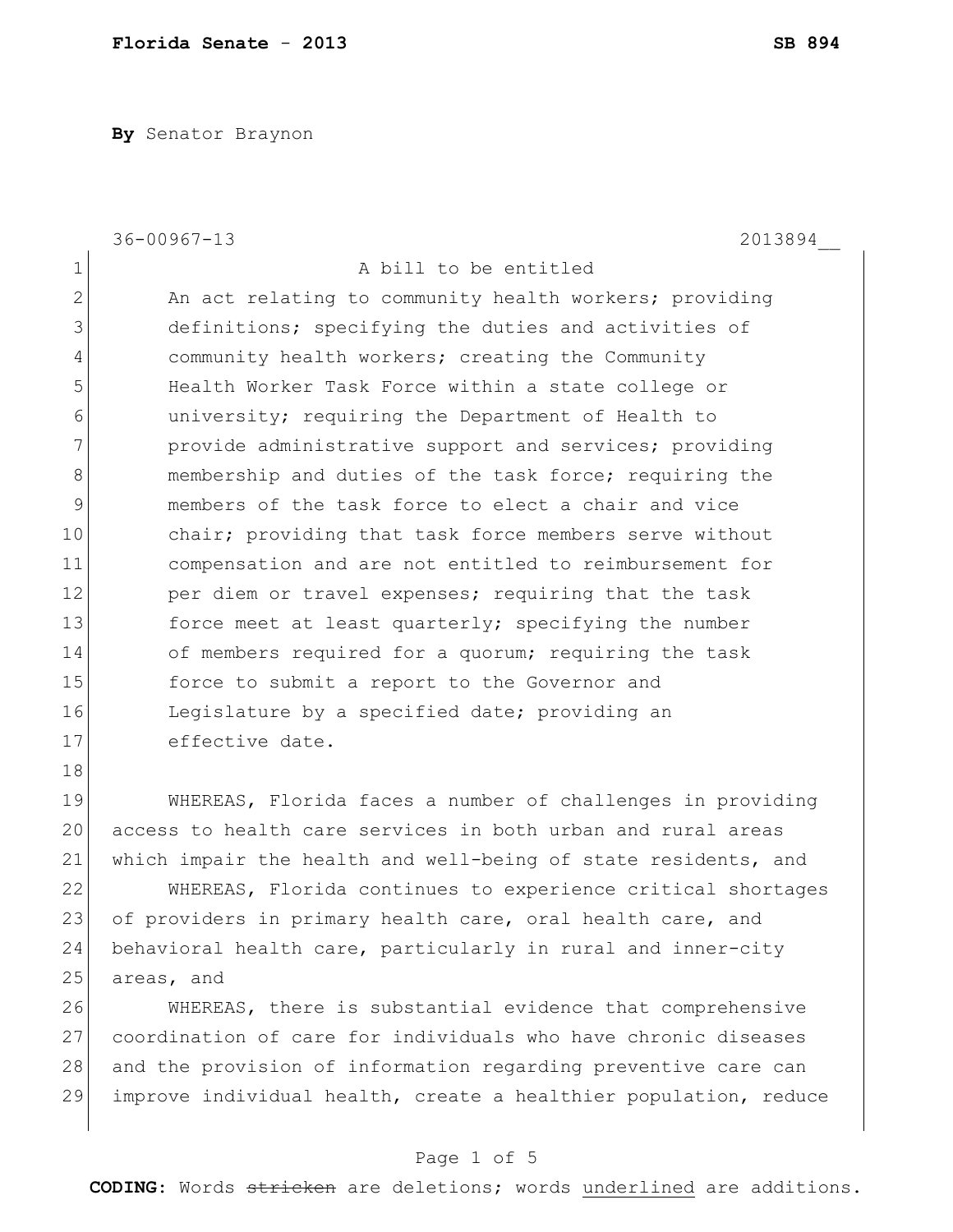36-00967-13 2013894\_\_ 30 the costs of health care, and increase appropriate access to 31 health care, and 32 WHEREAS, community health workers have demonstrated success 33 in increasing access to health care in underserved communities, 34 providing culturally appropriate education regarding disease 35 prevention and management, providing translating and 36 interpreting services for health care encounters, improving 37 health outcomes through the coordination of care, increasing 38 individual health care literacy and advocacy, and organizing to 39 improve the health care of medically underserved communities 40 while reducing costs in the state's health care system, and 41 WHEREAS, the Legislature recognizes that community health 42 workers are important members of the health care delivery system 43 in this state, and the Florida Health Worker Coalition has begun 44 to explore options that would allow community health workers to 45 earn a living wage and be part of an integrated health delivery 46 team, NOW, THEREFORE, 47 48 Be It Enacted by the Legislature of the State of Florida: 49 50 Section 1. Community Health Worker Task Force.-51 (1) As used in this section, the term: 52 (a) "Community health worker" means a front-line health 53 care worker who is a trusted member of or has an unusually close 54 understanding of the community that he or she serves and who: 55 1. Serves as a liaison, link, or intermediary between 56 health care services, social services, and the community in 57 order to facilitate access to health care services and improve 58 the quality of health care services and the cultural competency

### Page 2 of 5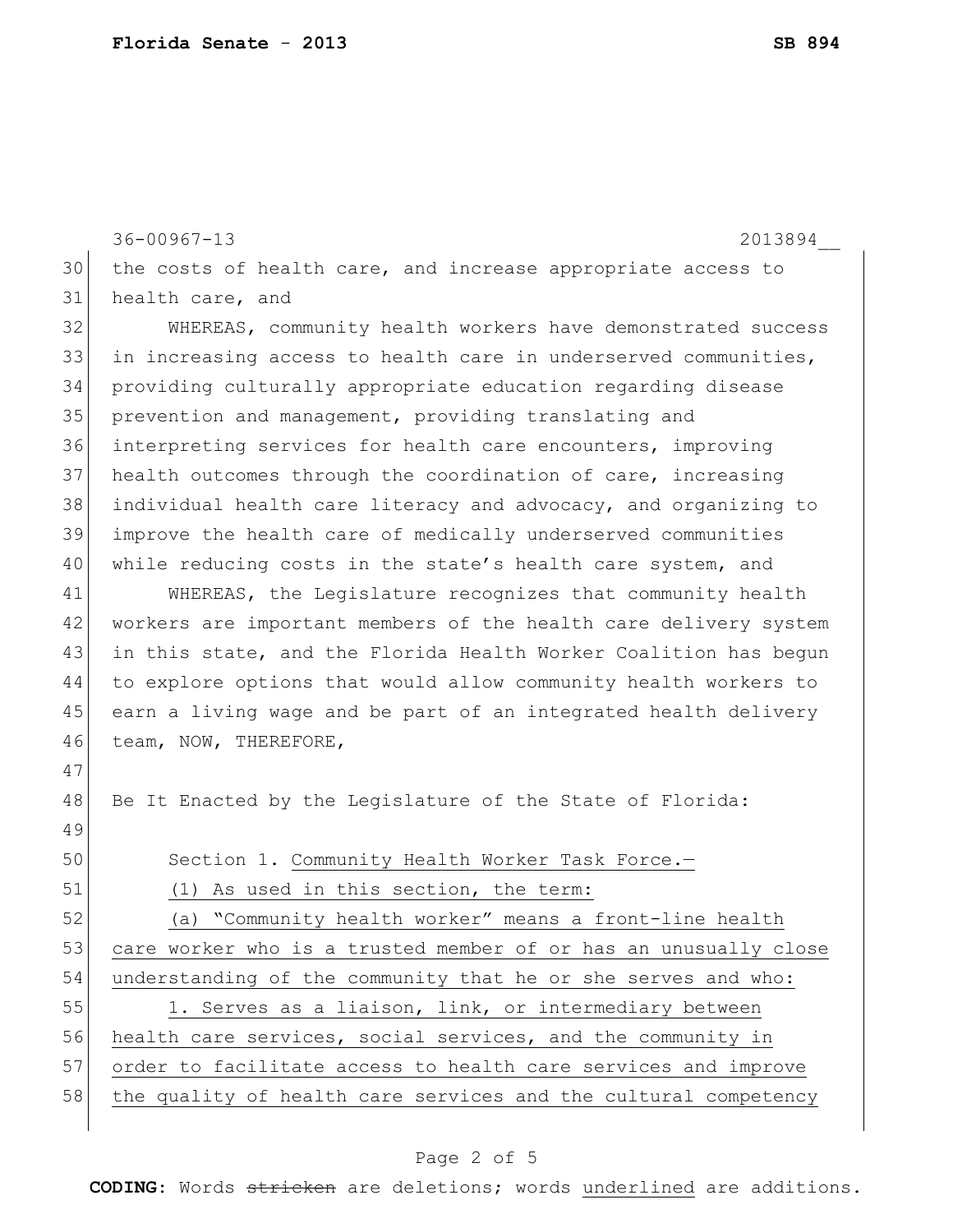|    | $36 - 00967 - 13$<br>2013894                                     |
|----|------------------------------------------------------------------|
| 59 | of health care providers.                                        |
| 60 | 2. Performs the following activities in a community              |
| 61 | setting:                                                         |
| 62 | a. Provides information regarding available resources.           |
| 63 | b. Provides social support and informal counseling.              |
| 64 | c. Advocates for individuals and their health care needs.        |
| 65 | d. Provides services such as first aid and blood pressure        |
| 66 | screening.                                                       |
| 67 | 3. Builds individual and community capacity by increasing        |
| 68 | knowledge regarding wellness, disease prevention, and self-      |
| 69 | sufficiency through a range of activities, such as community     |
| 70 | outreach and education and advocacy.                             |
| 71 | 4. Collects data to help identify the health care needs in       |
| 72 | a medically underserved community by:                            |
| 73 | a. Enhancing the communication skills of residents in order      |
| 74 | to assist them in effectively communicating with health care     |
| 75 | providers.                                                       |
| 76 | b. Providing culturally and linguistically appropriate           |
| 77 | health or nutrition education.                                   |
| 78 | c. Advocating for better individual and community health,        |
| 79 | including oral health, mental health, and nutritional needs.     |
| 80 | d. Providing referral services, followup services, and           |
| 81 | coordination of care.                                            |
| 82 | (b) "Department" means the Department of Health.                 |
| 83 | (c) "Medically underserved community" means a geographic         |
| 84 | area that has a shortage of health care professionals and has a  |
| 85 | population that includes persons who do not have public or       |
| 86 | private health insurance, are unable to pay for health care, and |
| 87 | have incomes at or below 185 percent of the federal poverty      |
|    |                                                                  |

# Page 3 of 5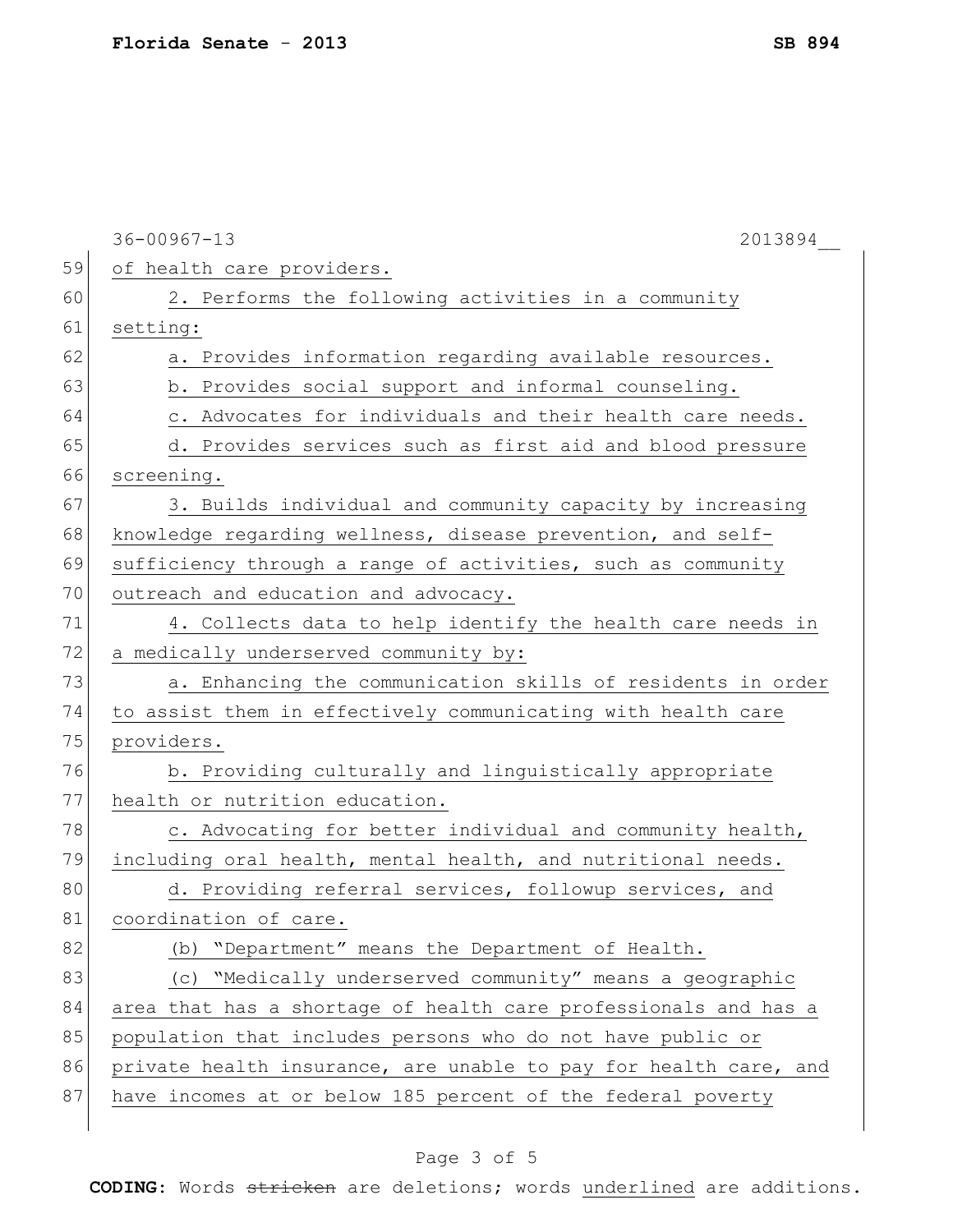|     | $36 - 00967 - 13$<br>2013894                                     |
|-----|------------------------------------------------------------------|
| 88  | level.                                                           |
| 89  | (d) "Task force" means the Community Health Worker Task          |
| 90  | Force established by the department under this section.          |
| 91  | (2) (a) The department shall establish the Community Health      |
| 92  | Worker Task Force within a state college or university. The      |
| 93  | department shall provide administrative support and services to  |
| 94  | the task force to the extent requested by the chair of the task  |
| 95  | force and within available resources of the department.          |
| 96  | (b) The task force shall consist of the following 12             |
| 97  | members:                                                         |
| 98  | 1. One member of the Senate appointed by the President of        |
| 99  | the Senate.                                                      |
| 100 | 2. One member of the House of Representatives appointed by       |
| 101 | the Speaker of the House of Representatives.                     |
| 102 | 3. One state official appointed by the Governor.                 |
| 103 | 4. Six culturally and regionally diverse community health        |
| 104 | workers appointed by the State Surgeon General.                  |
| 105 | 5. Three representatives of the Florida Community Health         |
| 106 | Worker Coalition appointed by the chair of the Florida Community |
| 107 | Health Worker Coalition.                                         |
| 108 | (c) The task force shall develop recommendations for:            |
| 109 | 1. Including community health workers in the development of      |
| 110 | proposals for health care or Medicaid reform in this state as    |
| 111 | part of the outreach efforts for enrolling residents of this     |
| 112 | state in Medicaid managed care programs or other health care     |
| 113 | delivery services.                                               |
| 114 | 2. Including community health workers in providing               |
| 115 | assistance to residents in navigating the health care system and |
| 116 | providing information and guidance regarding preventive health   |
|     |                                                                  |

# Page 4 of 5